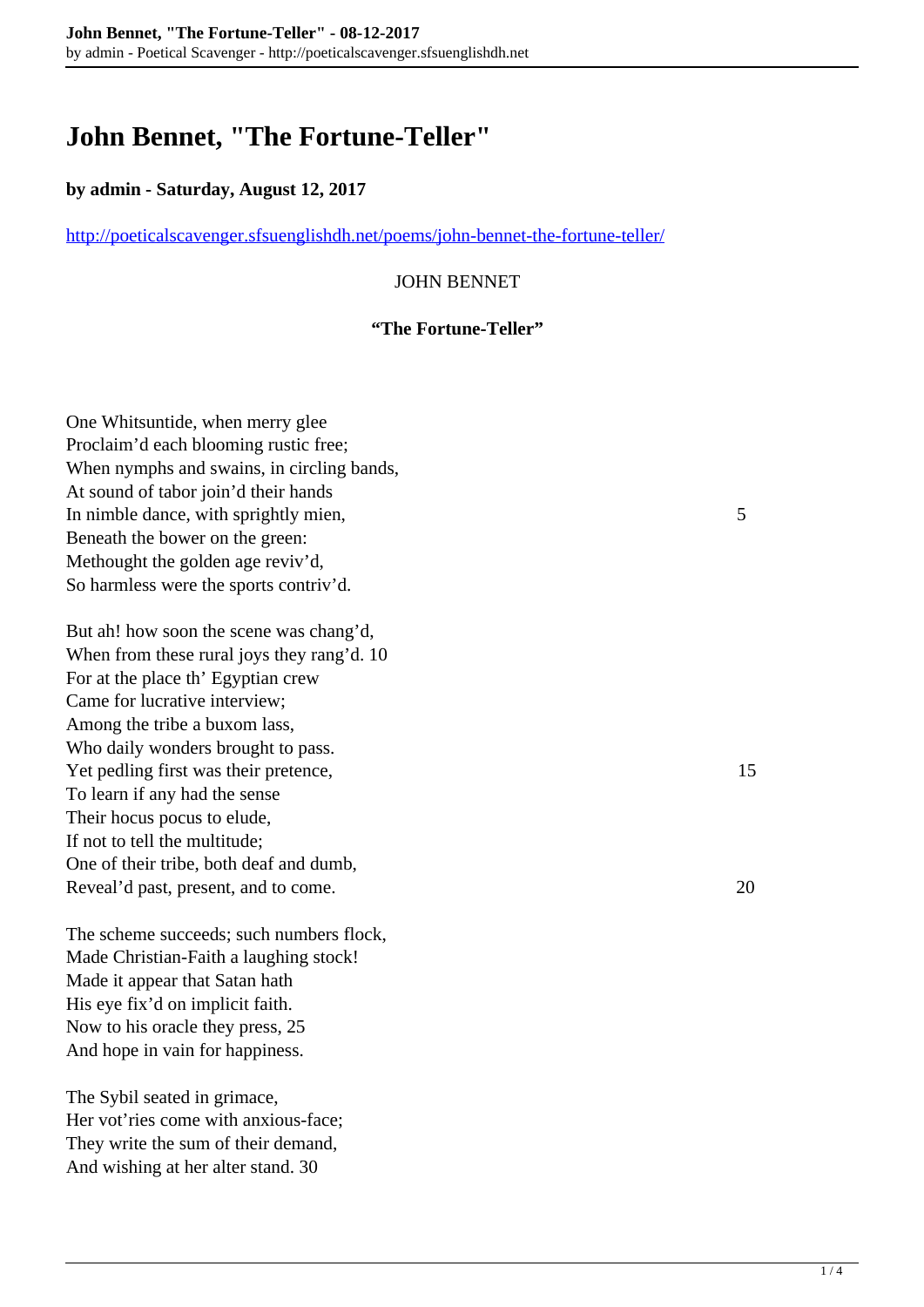One for a husband gives her fee, Who's soon to be the happy she; Not so another can be blest, Till two long years have broke her rest; But still a second fee retains, 35 And years to months a change regains: She threatens some and some collogues, And proves too many w—s and r—s.

She to the matrimonial slate In order reads their certain fate; 40 Bids the dull husband straight provide For th' issue of his teeming bride: Assures the barren of success, That children shall their ages bless.

A brother seeks a brother lost, 45 In prison strong confin'd and crost; But tho' he roams on foreign strand, He soon shall see his native land.

Another offers at her shrine, Who's promis'd treasures from the mine: 50 Could but his partner have such bliss, Her pilfer'd goods she would not miss.

A mother ardently requires An answer kind to her desires: A long-lost daughter was the theme, 55 And she receives a golden dream.

Good God! that mortals e'er should strive In hidden secrets thus to dive: Would they regard thy sacred text, Impostors could not have pretext 60 Unwary people to delude, Or on thy attributes intrude.

They still kept on their impious trade, And ev'ry day fresh vot'ries made; Till vengeance bid Astrea rise: 65 Despair then seiz'd their baleful eyes. Their utmost skill now at the stake, The deaf and dumb could hear and speak, And from her shrine in haste withdrew; Shame and confusion with her flew. 70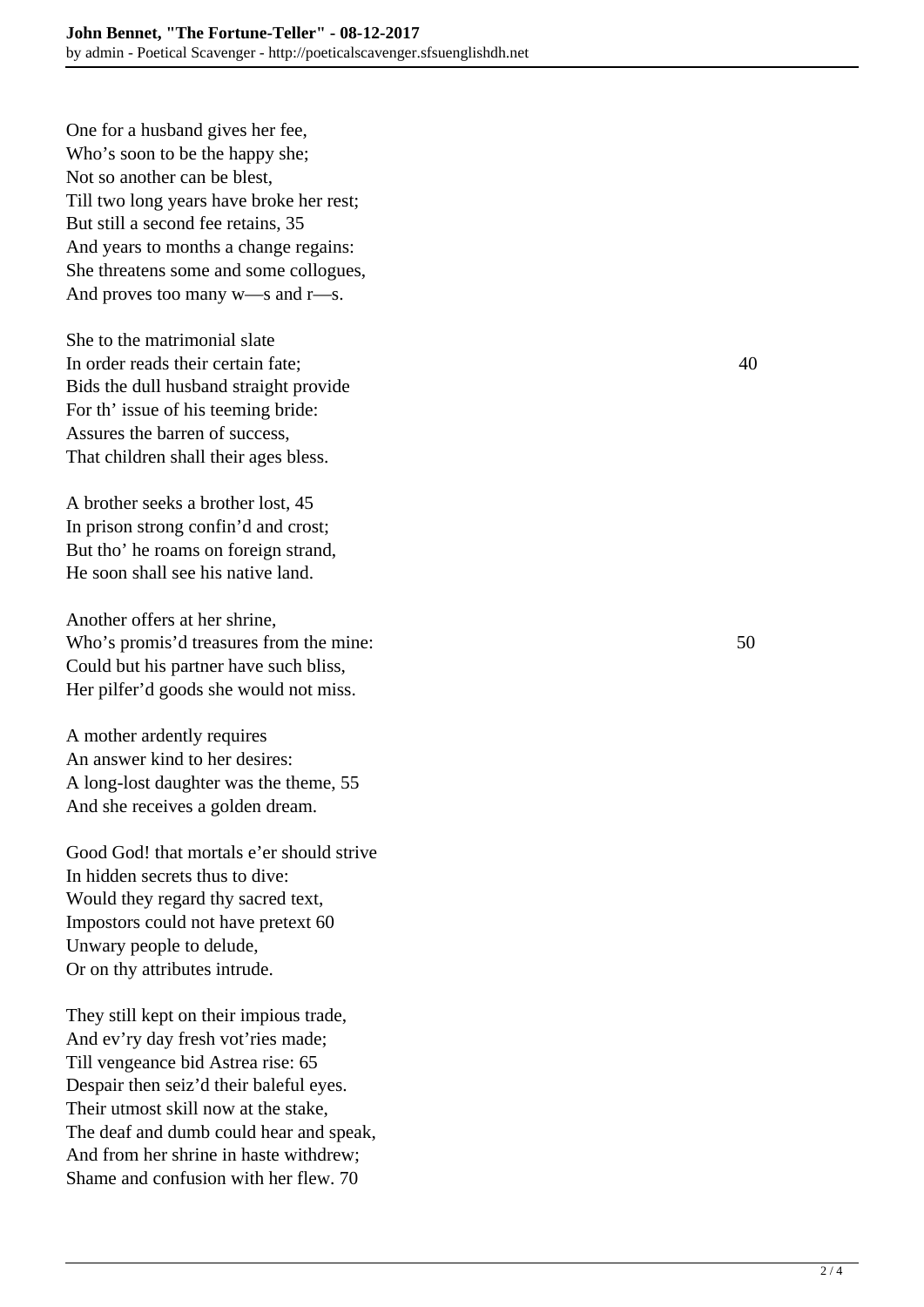Demetrius found his gains were gone; Diana fled; her witchcrafts done. He then betray'd one of the crew, The darling pelf yet still his view. Virtue rejoic'd to see the stroke, 75 That vice itself the charm had broke: Astrea's orders were obey'd, And th' hag to prison was convey'd.

Th' infernal tribe now sad distrest, Detractor's council was a jest; 80 Who finding that fair virtue's cause Was well defended by just laws; To give such vile adherents play, His canker'd heart no more could say; Thus added to lost reason, loss of pay. 85

## **NOTES:**

**1** *Whitsuntide* "The church season of Pentecost," a festival occurring on the seventh Sunday after Easter in the Christian tradition (*OED*).

**2** *rustic* "A person living in the countryside; a peasant" (*OED*).

**3** *nymph* "A beautiful young woman" (*OED*); *swain* "A country gallant or lover" (*OED*).

**4** *tabor* A drum (*OED*).

**5** *mien* "The look … manner, or conduct of a person, as showing character, mood, etc." (*OED*).

**6** *bower* "A place closed in or overarched with branches of trees, shrubs, or other plants (*OED*).

- **11** *place "*Woodstock" [Author's Note].
- **27** *Sybil* "A prophetess; a fortune-teller, a witch" (*OED*).
- **28** *vot'ries* "A devout worshipper" (*OED*).
- **37** *collogues* "To prevail upon or influence … to coax" (*OED*).
- **38** *w--s and r--s* Likely to be understood as "whores and rogues."
- **42** *teeming* "Child-bearing" (*OED*).
- **46** *crost* "Thwarted" (*OED*).